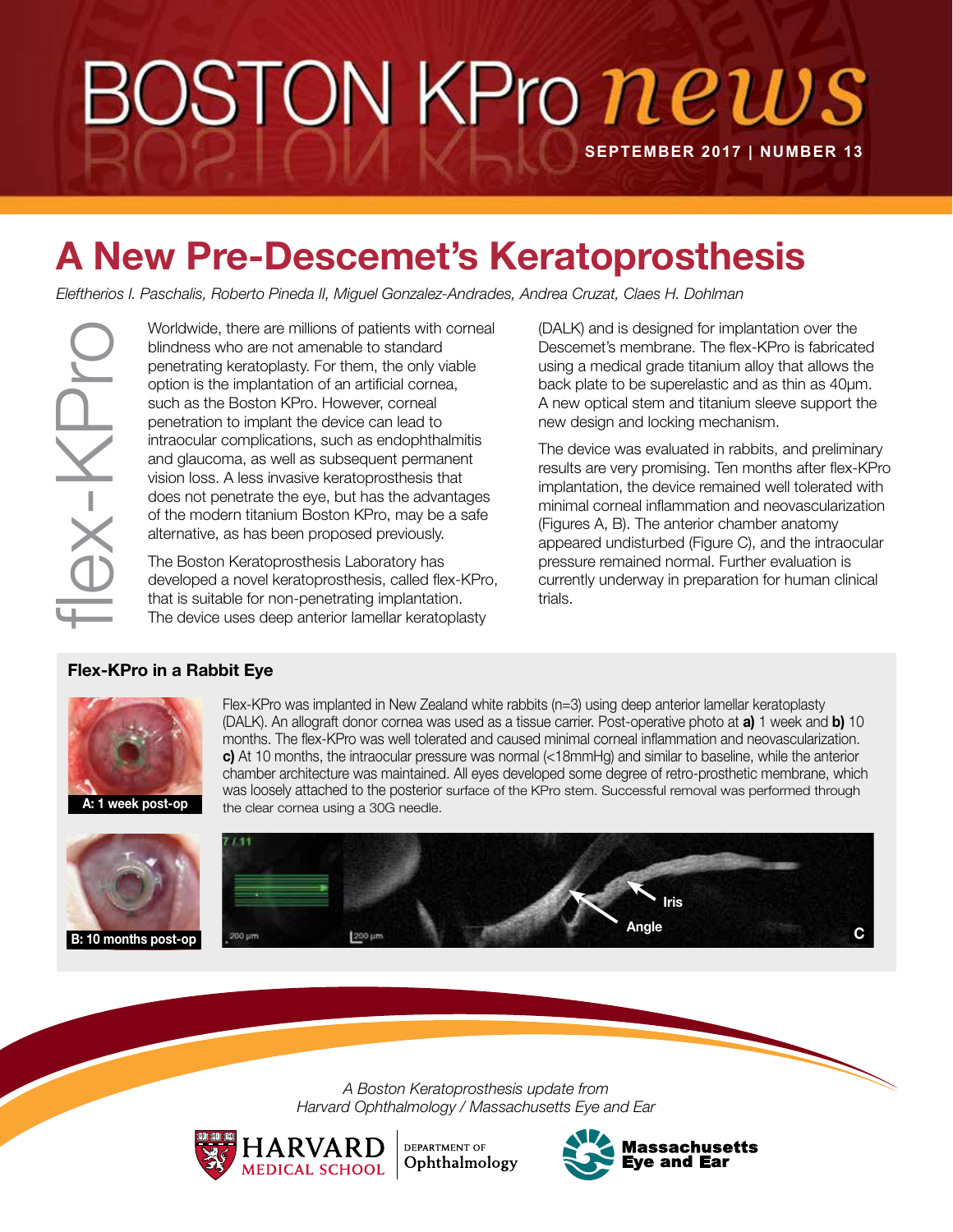# Boston KPro *news*

#### *In this issue:*

| A new Pre-Descemet's<br>Keratoprosthesis Cover                                          |
|-----------------------------------------------------------------------------------------|
| <b>Toward Practical, Inexpensive,</b><br>and Safe Implantation of the<br>Boston KPro 2  |
| Drug Delivery System for<br>Biologics 3                                                 |
| Boston KPro Usage 3                                                                     |
| Decellularized Porcine Corneas<br>as Human Corneal Substitutes<br>for the Boston KPro 4 |
| KPro Egypt Mission $\ldots \ldots \ldots 5$                                             |
| <b>Profiles of Distinguished Boston</b><br>KPro Surgeons 6                              |
| The Boston KPro Team 8                                                                  |
| Bibliography 10                                                                         |
| Upcoming Events Back Cover                                                              |
|                                                                                         |

Update Your Info or Go Paperless To update your mailing address or request a digital copy of *KPro news*, email: larisa\_gelfand@meei.harvard.edu or kpro\_service@meei.harvard.edu

The Boston KPro newsletter is published once annually.

#### Editor:

*James Chodosh, MD, MPH Director, Boston KPro Clinical Programs*

#### Co-Editors:

*Claes H. Dohlman, MD, PhD Director, Boston KPro Research and Development*

*Larisa Gelfand Director, Boston KPro Business Operations*

### Toward Practical, Inexpensive, and Safe Implantation of the Boston KPro

*Miguel Gonzalez-Andrades, Claes H. Dohlman*



*Here, the Boston KPro has been preassembled in a fresh corneal donor graft, placed in a vial with 5% Dextran, and gamma irradiated*

Presently, the Boston KPro is assembled into a corneal graft by the surgeon in the operating room. The combination is then sutured into the patient's eye. This has led to occasional errors, and the logistics are cumbersome and expensive. To address these issues, the Boston Keratoprosthesis Laboratory is working to simplify this process

Preassembly of the device in a donor cornea, followed by gamma irradiation (an approved method for corneal grafts), would permit long-

term storage and direct implantation without the need for assembly into a fresh corneal graft. However, for such a procedure to be approved, it has to be shown that gamma irradiation will not damage the Boston KPro.

#### Sterilization with Gamma Irradiation

We evaluated the effect of gamma irradiation in the same medical-grade PMMA that is used in the manufacturing of the Boston KPro. Fifteen-millimeter discs of PMMA were submitted to either ethylene oxide sterilization (currently used) or different doses of gamma radiation (10, 25, and 50 kGy). Biocompatibility, mechanical strength, and optical quality of the material were evaluated. Moreover, the feasibility of assembling the device in an allograft, followed by gamma irradiation for sterility, was also evaluated.

No differences in corneal epithelial cell biocompatibility were observed among the samples (p>0.05). Mechanical evaluation by nanoindentation showed no alteration in the PMMA after irradiation. Optical evaluation showed similarly high levels of transparency for the ethylene oxide, 10 kGy, and 25 kGy groups. The absorbance of ultraviolet light was higher for the 25 kGy and 50 kGy groups. Technically, preassembly followed by irradiation was uncomplicated.

In summary, sterilization with gamma irradiation had no detectable influence on biocompatibility, mechanical, or optical properties of the device. Preassembly of the device in a donor cornea, followed by sterilization with gamma irradiation —which would allow for long-term storage and ease of implantation—may prove to be an efficient and safe way to provide KPro devices. FDA approval will be necessary before implantation, and is our next goal toward a practical, inexpensive, and safe KPro.

2 BOSTON KPro *news*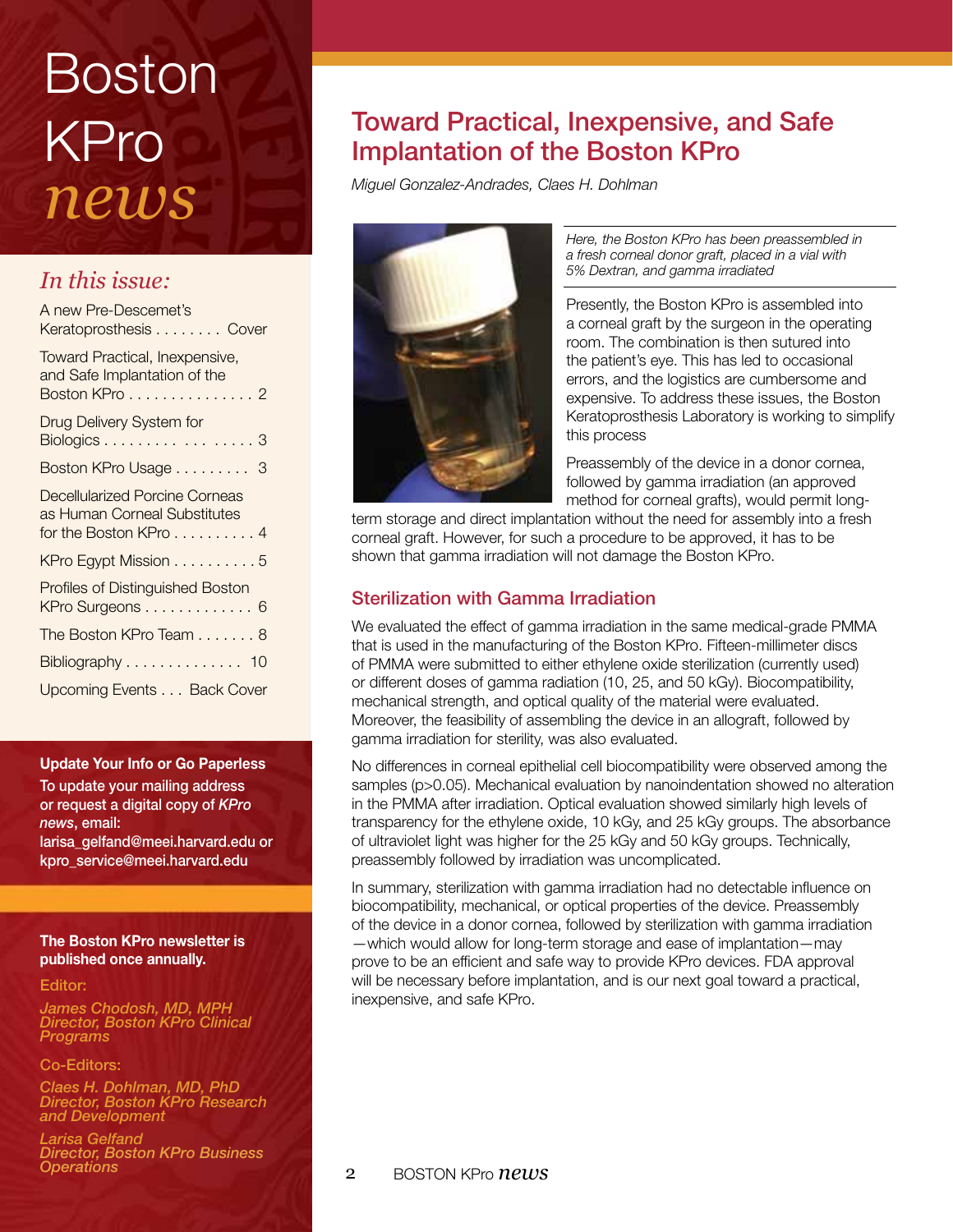# Drug Delivery System for Biologics

*Eleftherios I. Paschalis, Chengxin Zhou, Marie-Claude Robert, Demetrios Vavvas, James Chodosh, Claes H. Dohlman*

Biologic agents that target cytokines and growth factors are being applied to an expanding spectrum of human systemic and ocular disorders. However, one of the major limitations in the systemic administration of biologic therapies is the risk of systemic adverse events and rapid clearance from the body. Also, the topical application of biologics is hindered by the large molecular size and hydrophilicity of antibodies that limit penetration and bioavailability.

The Boston Keratoprosthesis Laboratory has developed a novel polymer-based drug delivery system (DDS) for sustained delivery of biologic agents to the eye (Figures A-C). The DDS provided sustained, zero-order delivery of anti-TNF-α antibodies *in vitro* and *in vivo* for one and three months, respectively. The antibodies were stable in the DDS for one year when sterilized with gamma irradiation and stored at room temperature.

Studies in rabbits demonstrated the safety and efficacy for the treatment of ocular alkali burns using anti-TNF-α (Figure C). Most importantly, subconjunctival anti-TNF-α DDS in rabbit eyes achieved antibody penetration into the posterior segment and subsequent reduction of retinal inflammation, leading to marked neuroprotection following ocular burns. This is particularly important in light of the new findings that corneal alkali burns can cause irreversible retinal damage via inflammation, and that inhibition of  $TNF_{\alpha}$  is protective.

Preliminary results using anti-VEGF DDS in rabbit corneal alkali burns showed marked improvement in corneal wound healing and re-epithelialization. The described drug delivery system opens new possibilities for the treatment of ocular diseases amenable to biologic therapy using FDA-approved drugs.

#### Drug Delivery Cystem (DDS)



a) *The antibody is loaded into the 3D porous network of the DDS using PVA carrier at desired concentrations.* b) *The drug delivery system can be trimmed and shaped as required.*



c) *DDS implanted sub-conjunctivally in a rabbit eye after corneal burn*

# Boston KPro Usage

(Approximately 13,000 implanted to date)

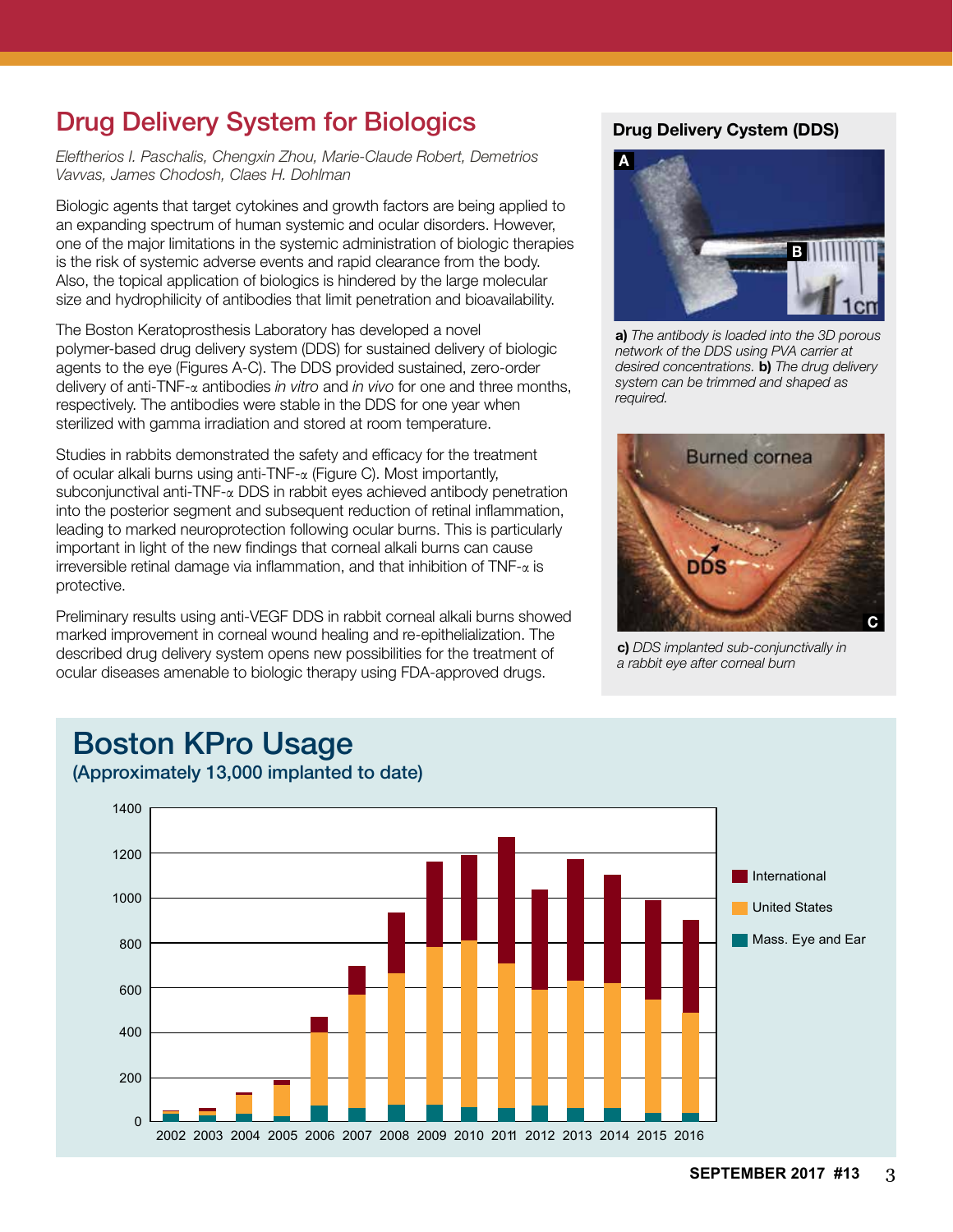## Decellularized Porcine Corneas as Human Corneal Substitutes for the Boston KPro

*Mohammad Islam, Miguel González-Andrades* 



*Decellularized porcine cornea after applying sterilization and crosslinking.* 

According to the World Health Organization, 285 million people throughout the world are visually impaired, and among them, 39 million are blind in at least one eye. One of the most common etiologies of blindness throughout the world is corneal disease. Ulceration and trauma cause 1.5–2 million new cases of cornea-related monocular blindness every year. The most widely accepted treatment for corneal blindness is the transplantation of a full-thickness, healthy donor cornea after removing the damaged tissue.

Unfortunately, the availability of donor tissue is substantially less than the demand for transplantation and has resulted in 10 million untreated patients worldwide, with an additional 1.5 million new cases every year. Moreover, other aspects, such as donor tissue quality and donor-derived infection, still challenge the success of transplantation in some areas. For instance, testing a donor tissue for transplantation can elevate the cost of corneal donor tissue to \$3,000 or more. For countries with limited resources, a suitable alternative to donor corneas is needed. Although natural and synthetic biomaterial-based artificial cornea development is progressing, the manufacturing of clinical-grade biomaterials is a high-cost process that requires GMP facilities and may be unaffordable for many developing nations.

Xenograft transplantation is considered an alternative to human donor corneas. For example, porcine corneas exhibit similarities to human corneas, including refractive power, size, and mechanical properties. Xenografts have been tested since the 1800s. In 1838, Richard Sharp Kissam transplanted a cornea from a six-month-old pig into the cornea of a young Irishman with a central corneal leucoma. During the same year, a sheep xenograft cornea was placed into a human patient. In most cases, the xenograft transplants failed due to a host immune reaction against the graft. In addition, cross-species diseases are a potentially major complication of xenograft transplantation. These complications might be avoided if the cellular component of the xenograft were removed, while preserving the extracellular matrix. Decellularization can be achieved by different methodologies, according to the species and the type of tissue or organ.

Decellularized corneas have been studied to evaluate their potential as corneal substitutes in the same or cross-species. Several research groups have described different protocols for decellularizing corneal xenografts, evaluating the obtained graft *in vitro* and in animal models. In 2015, decellularized porcine corneas were transplanted into patients for clinical evaluation in China. In this context, sterilization processes, such as gamma irradiation, might be applied to the decellularized xenograft to avoid graft-associated infections. Moreover, gamma irradiation also reduces the antigenicity of the tissue. Gamma-irradiated human corneas are already in use in place of fresh donor corneas for lamellar patch grafts and as carriers for the Boston KPro.

We are working to optimize the decellularization and gamma sterilization of porcine corneas to determine its potential as a carrier for the Boston KPro. Our results demonstrate the efficiency of the technique to optimally decellularize and sterilize the porcine cornea. (See photo.) Moreover, human corneal epithelial cells and keratocytes can grow and migrate into the decellularized xenografts. In the future, decellularized porcine corneas might provide a less expensive and more available substitute for human donor corneas in Boston KPro implantation.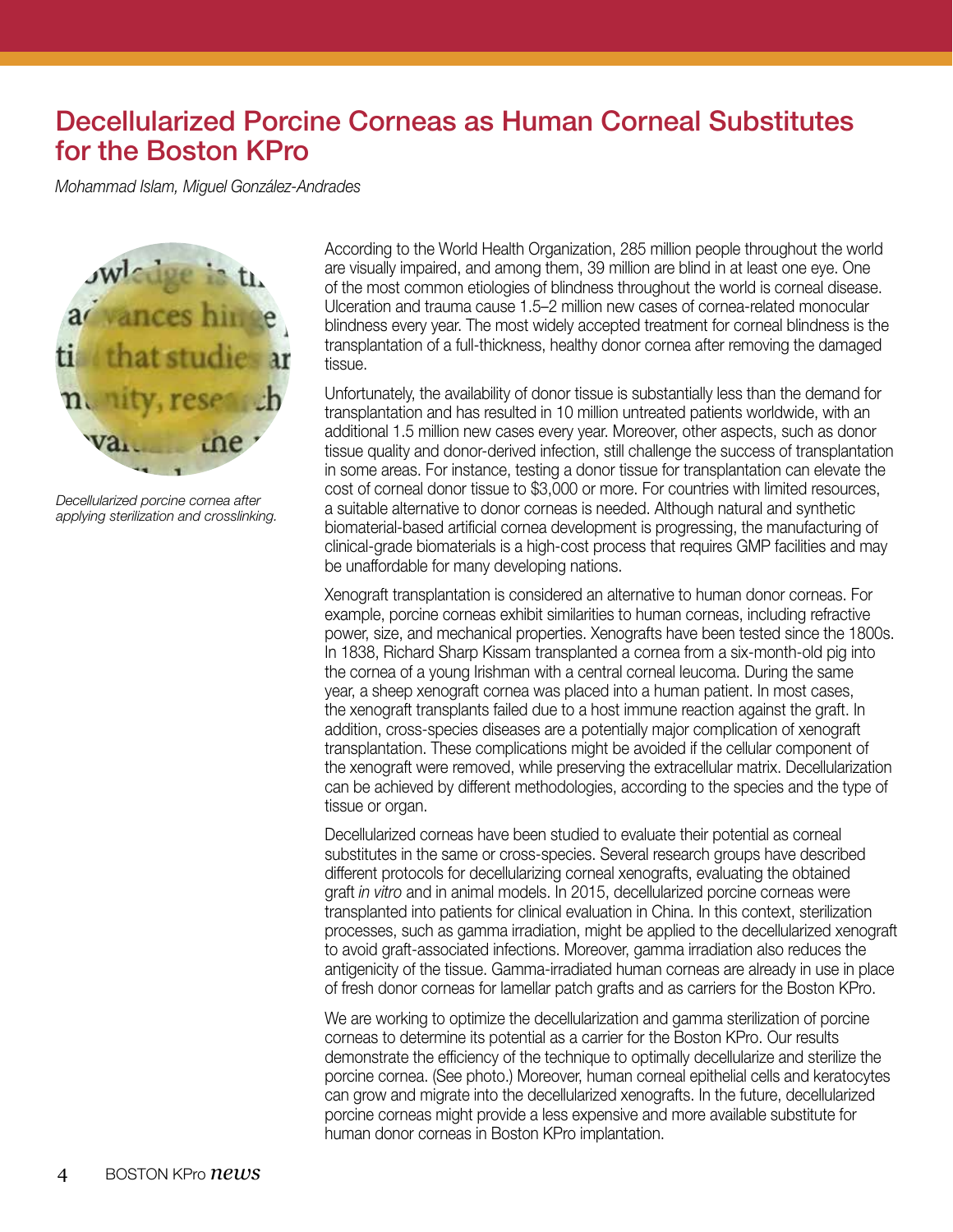# KPro Egypt Mission

*Roberto Pineda II*



*Corneal blindness remains a major health problem globally, as many countries lack eye banks and the necessary resources.*  Likewise, most patients with corneal blindness live in underdeveloped countries. One such country is Egypt. Although the *nation is advancing rapidly, it still has a wide economic gap, and many patients travel far distances for medical care.* 

*During a recent program in Cairo, Egypt, the Boston KPro Type I was employed to help restore vision in two patients with corneal blindness that was not amenable to traditional keratoplasty.*



*Dr. Roberto Pineda II (left) and Dr. M. Anis (right) with Mohamed after keratoprosthesis surgery*

#### Click-on Aphakic Boston KPro Type I

The first patient was a 19-year-old man with aniridia who had a previous failed penetrating keratoplasty and Morcher large diameter aniridic intraocular lens (IOL) in the right eye. Vision prior to surgery was hand motion.

A click-on aphakic Boston KPro Type I was implanted after removal of the IOL and anterior vitrectomy.

On postoperative day one, his vision was 20/100, and the patient was very happy and giggling at his improved vision. He said it was better than his other eye.



*Dr. Roberto Pineda II with Amina after her keratoprosthesis*

#### Boston KPro Type I, Lucia Model

The second patient was a 75-year-old woman with a diagnosis of ocular cicatricial pemphigoid (OCP) who had a failed corneal graft in the right eye and scarring and vascularization in the left eye. Vision was hand motion in both eyes. There was mild fornix foreshortening and tarsal fibrosis in the left eye, but the surface was wet with a strong blink reflex. The patient's OCP was well controlled on immunosuppressants.

The patient underwent implantation of the Boston KPro Type I, Lucia model with removal of her IOL. (See photo on left.) No vitrectomy was necessary.

When the eyepatch was removed the next day, the patient began crying and exclaimed, "I can see!" Her vision was 20/60 with clear media and a healthy optic nerve. Her daughter posted the results on Facebook, and within hours, received more than 1,000 likes.

These cases highlight the impact and work of the KPro team at Massachusetts Eye and Ear. In several international studies, the device has been shown to be effective, providing similar results to those in the United States. Careful patient selection and attentive postoperative management are necessary to achieve successful long-term results.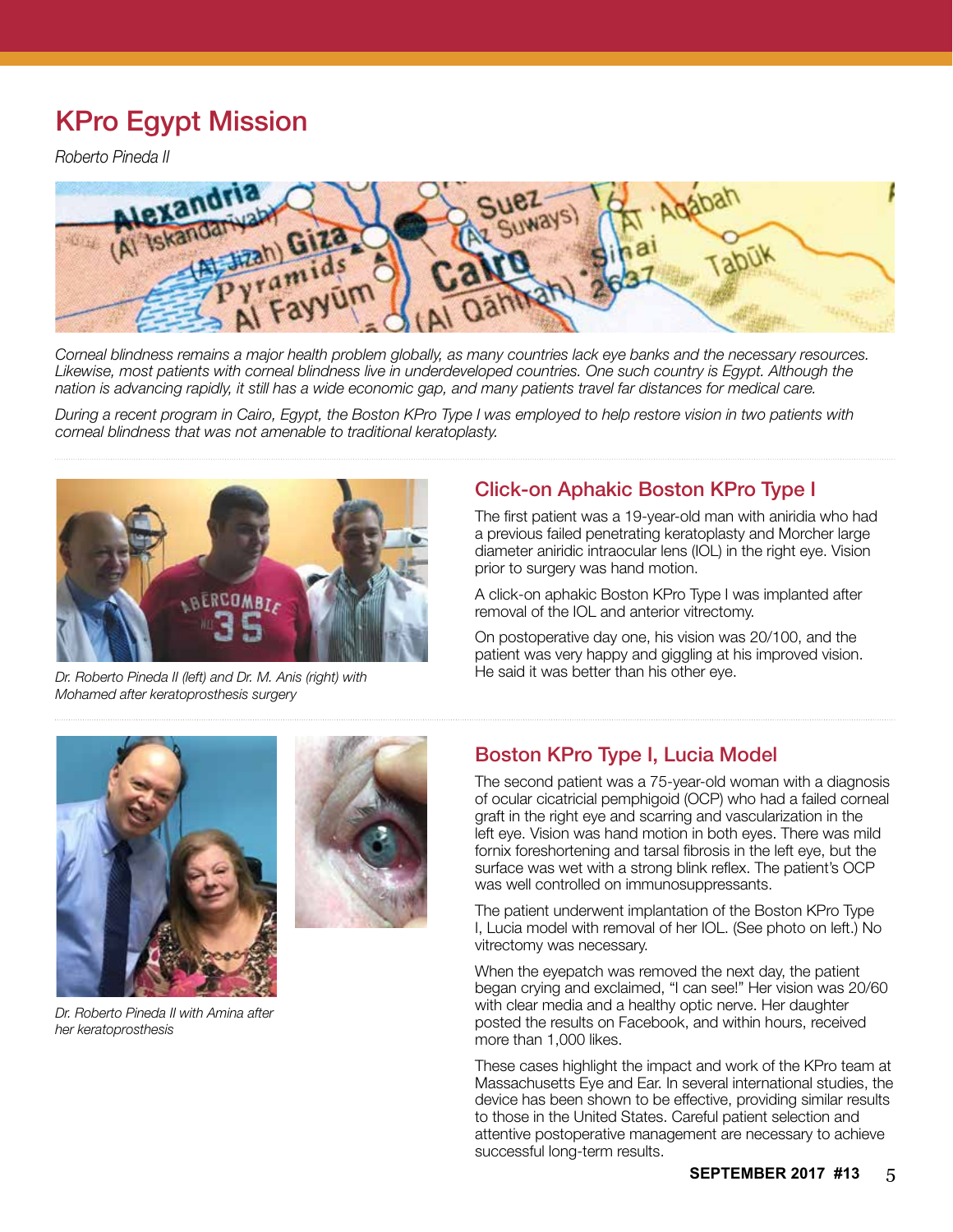# Profiles of Distinguished Boston KPro Surgeons

*These distinguished surgeons were selected based on their exceptional contributions to Boston KPro research, demonstrated excellence in clinical practice, and commitment to teaching the future leaders in the field.*

#### Anthony J. Aldave, MD



Dr. Anthony J. Aldave holds the Walton Li Chair in Cornea and Uveitis and is Chief of the Cornea and Uveitis Division and Director of the Cornea and Refractive Surgery Fellowship Program at the University of California, Los Angeles, Jules Stein Institute.

Dr. Aldave has received numerous honors during his career, including the Alpha Omega Alpha Scholarship

Award for graduating first in his medical school class; the Heed Ophthalmic Foundation Fellowship; the American Ophthalmological Society-Knapp Testimonial Fund Fellowship; the first Claes Dohlman Society Award; and the Achievement, Secretariat, and Senior Achievement Awards from the American Academy of Ophthalmology.

Recognized as a leader in the field of KPro surgery, Dr. Aldave has performed more than 200 Boston KPro procedures in the United States. In addition, he has led Boston KPro surgery skills transfer courses in more than a dozen countries, and many of the surgeons that he trained have become the leading KPro surgeons in their countries.

Dr. Aldave is frequently invited to lecture at international ophthalmology meetings on the Boston KPro and has published 19 peer-reviewed articles on the subject. In addition, he is a member of the Boston Type 1 Keratoprosthesis Study Group and is a site principal investigator for the Vision Restoration with a Collagen Crosslinked Boston Keratoprosthesis Unit multicenter study.

#### M. Soledad Cortina, MD



Dr. Cortina is Associate Professor of Ophthalmology and attending physician in the Cornea Service at the Illinois Eye and Ear Infirmary, Department of Ophthalmology and Visual Sciences. She serves as Director of the Keratoprosthesis Artificial Cornea Program and Director of the Infirmary's Comprehensive Ophthalmology Faculty Practice and General Eye Clinic.

Dr. Cortina joined the Illinois

Eye and Ear Infirmary at the University of Illinois at Chicago (UIC) as a board-certified cornea specialist in 2010. She earned her medical degree from the University of Buenos Aires School of Medicine, Argentina. She completed her residency at Louisiana State University (LSU) School of Medicine, followed by a research fellowship at LSU's Neuroscience Center and a clinical fellowship in cornea at UIC's Illinois Eye and Ear Infirmary.

Dr. Cortina specializes in all forms of corneal transplantation and external eye diseases, with a special interest in KPro. Dr. Cortina's research focuses on the regeneration of corneal nerves after corneal and refractive surgery. She also conducts multiple clinical investigations on KPro. Dr. Cortina is Co-editor of *Keratoprostheses and Artificial Corneas: Fundamentals and Surgical Applications*—the first comprehensive textbook dedicated solely to KPro surgery and the artificial cornea.

Recognized internationally for her research in corneal surgery and the KPro, Dr. Cortina has presented at meetings and symposia around the world and has numerous publications in peer-reviewed journals. With a strong commitment to training the future generation of KPro surgeons, she serves as instructor in several KPro courses throughout the year and created an international Kpro fellowship at UIC.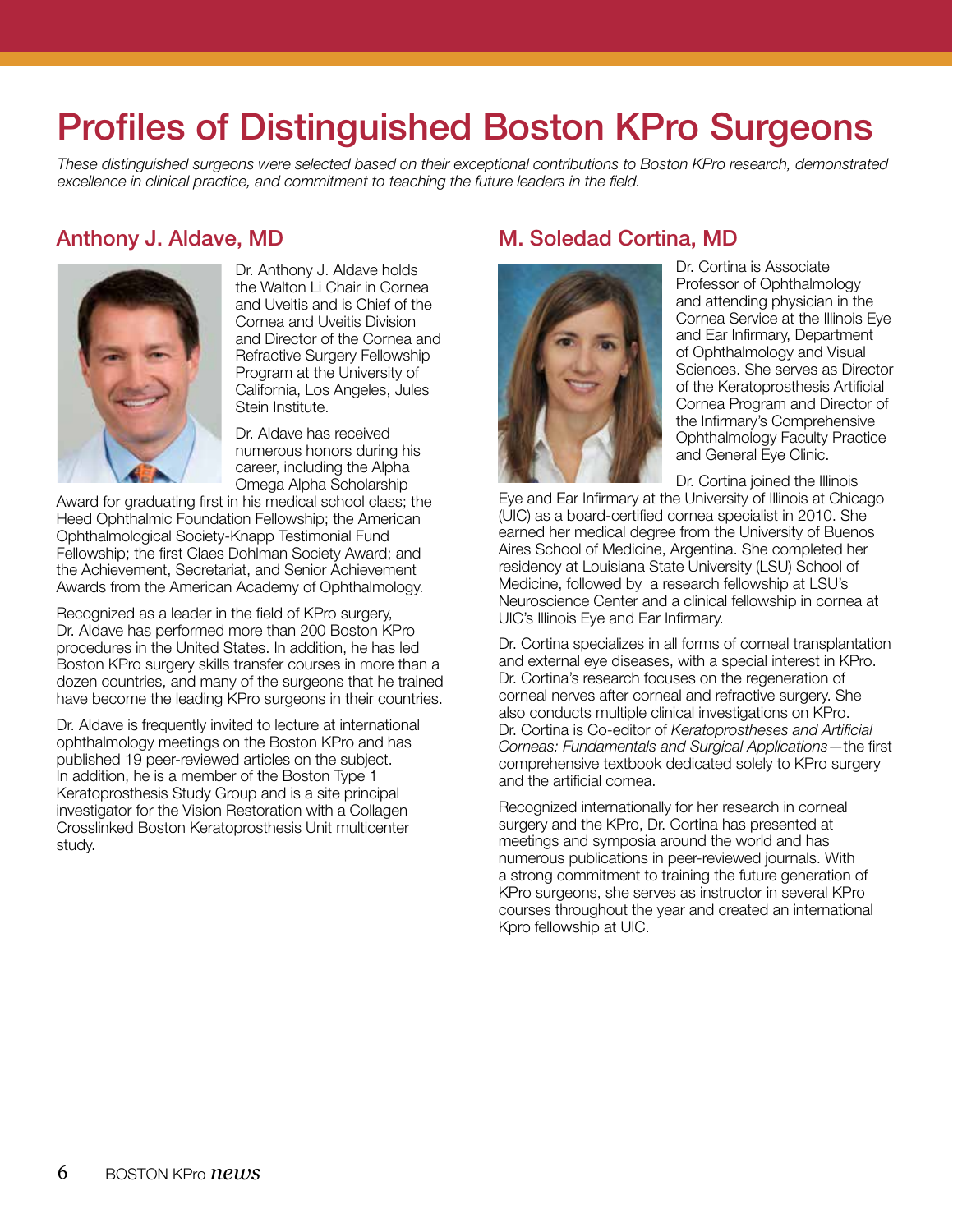#### David C. Ritterband MD, FACS



Dr. David C. Ritterband MD, FACS, is a Professor of Ophthalmology at the Icahn School of Medicine at Mount Sinai. He is currently the System Director of Refractive Surgery for the Mount Sinai Health System, as well as Assistant Director of the Cornea Service at the New York Eye and Ear Infirmary of Mount Sinai.

Dr. Ritterband earned his undergraduate degree from Duke University and his

Doctorate in Medicine from New York Medical College, where he was elected into the Alpha Omega Alpha Medical Honor Society. He served a transitional year internship at St. Vincent's Medical Center in New York and completed his ophthalmology residency at New York Medical College, where he was elected Chief Resident. He completed his Corneal and External Disease fellowship at The Eye and Ear Institute of the University of Pittsburgh School of Medicine.

A nationally recognized clinician scientist, Dr. Ritterband dedicates his time to clinical ophthalmic care, surgery, research, and teaching. He has published more than 65 peer-reviewed manuscripts, several book chapters, and more than 150 research abstracts. He is a frequent lecturer on cornea and refractive surgery topics—both locally and nationally.

His clinical interests span ocular infections, corneal transplantation (including artificial corneal transplantation with Kpro), cataract surgery, and laser refractive surgery.

A committed teacher and mentor, he has trained more than 32 clinical cornea fellows in the highly regarded AUPO-certified corneal fellowship program at the New York Eye and Ear Infirmary of Mount Sinai. As a mentor, Dr. Ritterband is committed to teaching future generations the Boston KPro technique.

Dr. Ritterband has received numerous awards, including an honor award from the American Academy of Ophthalmology, and has been named to *New York Magazine's* Best Doctors, Castle Connolly's Top Doctors, and the *New York Times Magazine's* Super Doctors. He has also received six resident teaching awards from the New York Eye and Ear Infirmary in the past 18 years.

#### Mark Wilkins, MD



Dr. Mark Wilkins has been a consultant at Moorfields Eye Hospital, where he has been head of the Corneal Service since 2005.

His interests include lamellar graft surgery and the Boston KPro. He has been using the Boston Kpro Type I since 2011, when he established a specialist service at Moorfields to treat patients with the device. Initially, the surgery was funded on a

patient-by-patient basis, but now the UK government has set aside funding for KPro surgery.

Today, Moorfields has a specialized KPro clinic that is run in conjunction with the Glaucoma Service (Dr. Nicholas Strouthidis) and Vitreoretinal Service (Dr. Louisa Wickham) to provide more streamlined care. Dr. Wilkins has performed more than 50 KPro procedures to date. The clinic sees patients from throughout the United Kingdom, frequently sharing care with local corneal specialists.

He has two publications in the KPro field:

- 1. Petrou P, Banerjee PJ, Wilkins MR, et al. Characteristics and vitreoretinal management of retinal detachment in eyes with Boston keratoprosthesis. *British Journal of Ophthalmology*. 2017;101:629-633.
- 2. Ang, Man, Fenwick, Lamoureux, Wilkins. Impact of type I Boston keratoprosthesis implantation on visionrelated quality of life. Accepted for publication in the *British Journal of Ophthalmology* 2017.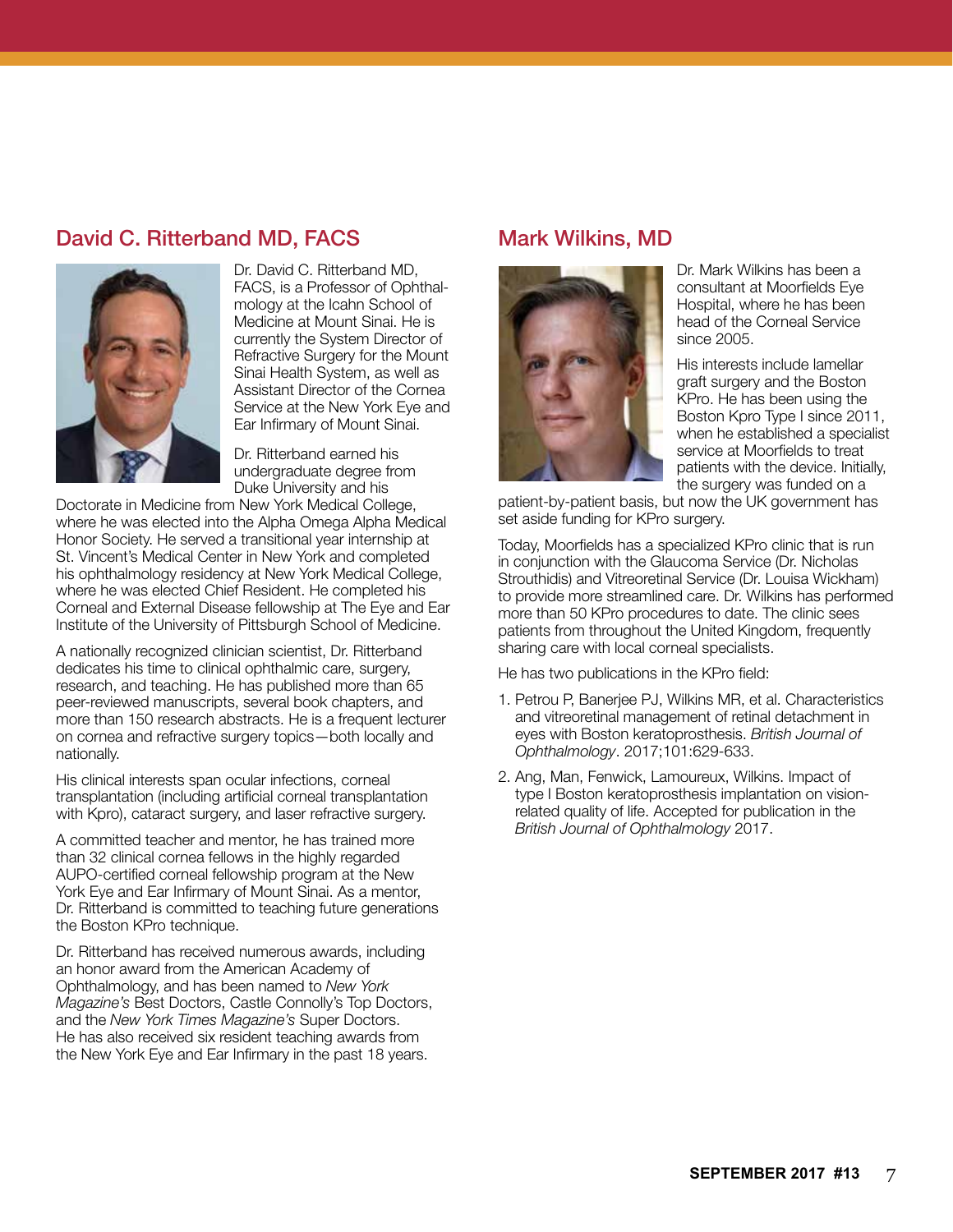

Claes Dohlman, MD, PhD Translational Research



James Chodosh, MD, MPH Surgery, Translational Research



Roberto Pineda II, MD Surgery, Clinical Research



Samir Melki, MD, PhD Surgery, IOP Transducers



Joseph Ciolino, MD Surgery, Clinical Research



Eleftherios Paschalis, MSc, PhD **Bioengineering** 



Lucy Shen, MD Glaucoma



Reza Dana, MD, MSc, MPH Translational Research



Pablo Argüeso, PhD Enzymology, Glycobiology



Miguel Gonzalez-Andrades, MD, PhD Clinical and Translational Research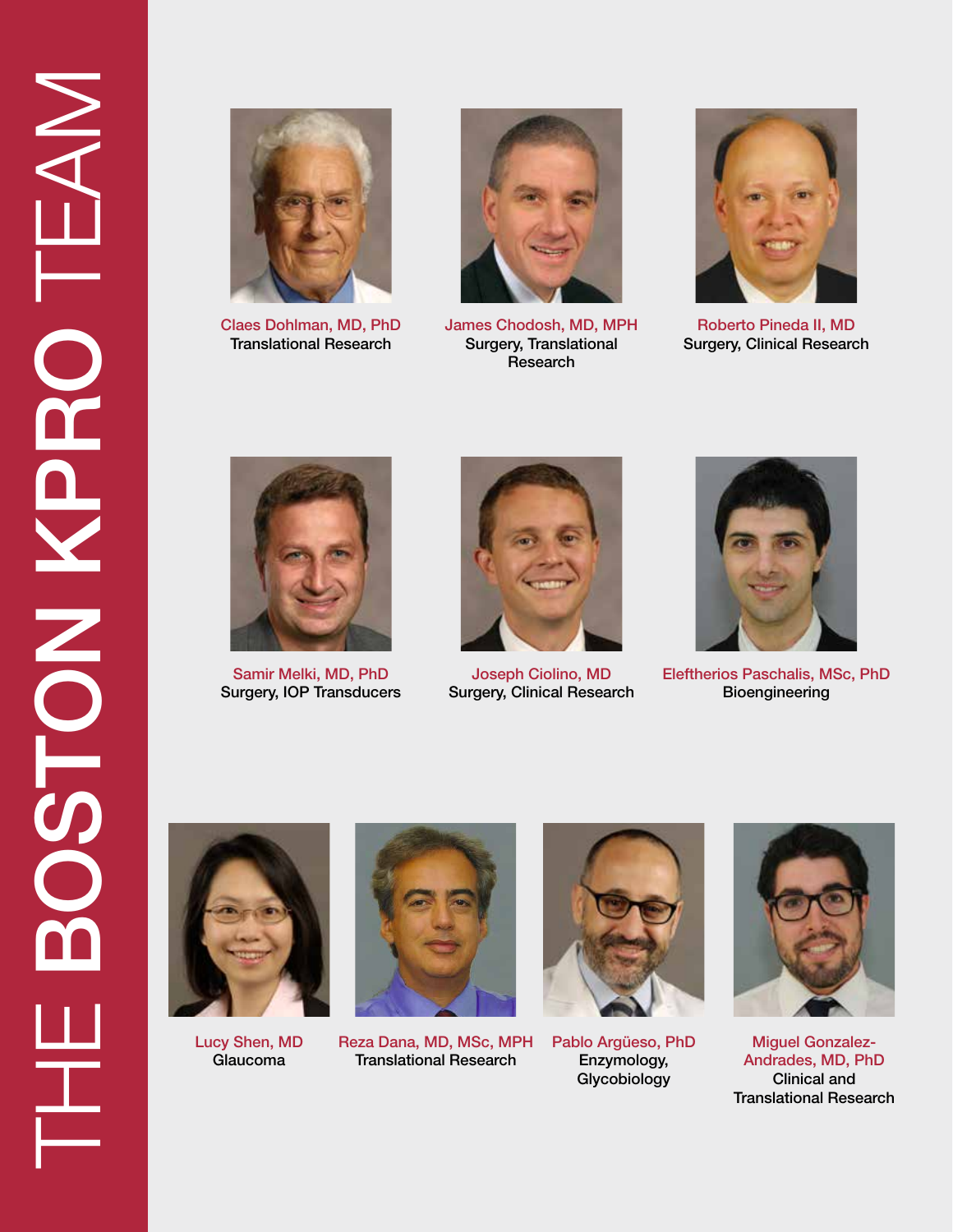

Chengxin Zhou, PhD Translational Research



Dylan Lei, MD, PhD Translational Research



Mohammad Mirazul Islam, PhD Translational Research



Pui Chuen Hui, PhD Translational Research



Sina Sharifi, PhD Translational Research



Vassiliki Kapoulea, MS KPro Research Assistant



Sarah Kim, MS KPro Research Assistant



Sandra Vizcarra KPro Laboratory **Technician** 



Rhonda Walcott-Harris Administrative Assistant



Julie Stampfle KPro Customer Service Coordinator



Mary Lou Moar Consulting KPro **Coordinator** 



Larisa Gelfand Director, Boston KPro Business **Operations**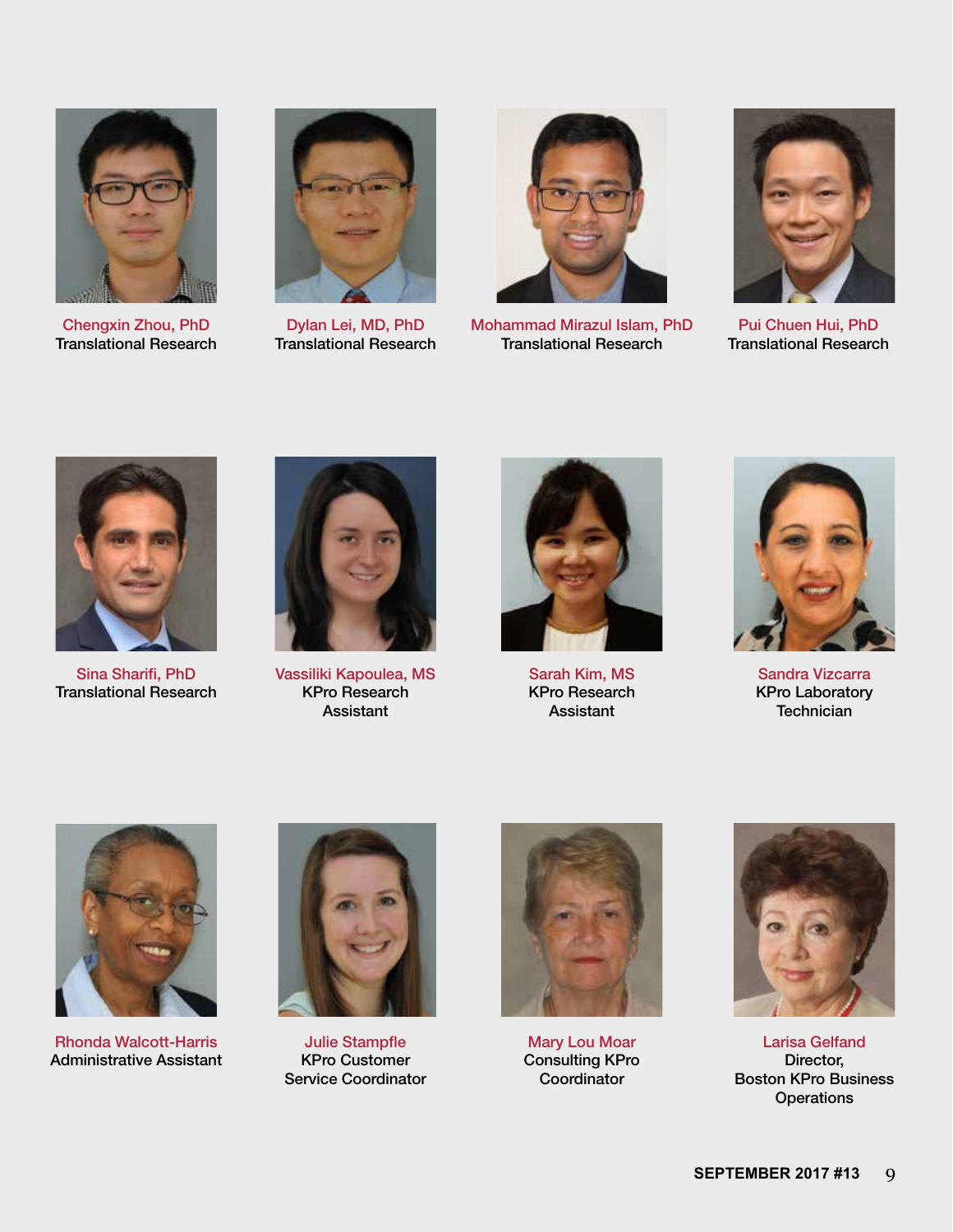### July 2015 and onward

Retinal detachments after Boston Keratoprosthesis: incidence, predisposing factors, and visual outcomes. Jardeleza MS, Rheaume MA, Chodosh J, Lane AM, Dohlman CH. *Digit J Ophthalmol*. 2015 Dec 21;21(4):1-15.

The Boston Keratoprosthesis type 1 as primary penetrating corneal procedure. Fadous R, Levallois-Gignac S, Vaillancourt L, Robert MC, Harissi-Dagher M. *Br J Ophthalmol*. 2015 Dec;99(12): 1664-8.

Fungal infections after Boston type 1 keratoprosthesis implantation: Literature review and *in vitro* antifungal activity of hypochlorous acid. Odorcic S, Haas W, Gilmore MS, Dohlman CH. *Cornea*. 2015 Dec;34(12):1599-605.

Periprosthetic tissue loss in patients with idiopathic vitreous inflammation after the Boston keratoprosthesis. Grassi CM, Cruzat A, Taniguchi EV, Crnej A, Colby KA, Dohlman CH, Chodosh J. *Cornea*. 2015 Nov;34(11):1378-82.

Contact lens use in patients with Boston keratoprosthesis type 1: Fitting, management, and complications. Thomas M, Shorter E, Joslin CE, McMahon TJ, Cortina MS. *Eye Contact Lens*. 2015 Nov;41(6):334-40.

Endophthalmitis in Boston keratoprosthesis: Case series and review of literature. Chhablani J, Panchal B, Das T, Pathegay A, Motukupally SR, Pappuru RR, Basu S, Sangwan V. *Int Ophthalmol*. 2015 Oct;35(5):673-8.

2016 Boston-keratoprosthesis for idiopathic limbal stem cell deficiency. Mohamed A, Shah R, Sangwan VS. Ocul Immunol *Inflamm*. 2016 Dec 12:1-4.

Sequential versus concomitant surgery of glaucoma drainage implant and Boston keratoprosthesis type 1. Patel V, Moster MR, Kishfy L, Barkan J, Zhan T, Raber IM, Ayres BD, Pro MJ, Waisbourd M. *Eur J Ophthalmol*. 2016 Nov 4;26(6):556-563.

Boston type I keratoprosthesis implantation following autologous submandibular gland transplantation for end stage ocular surface disorders. Gu J, Zhai J, Liao G, Chen J. *Ocul Immunol Inflamm*. 2016 Oct 11:1-4.

Outcomes after auro keratoprosthesis implantation: A lowcost design based on the Boston keratoprosthesis. Venugopal A, Rathi H, Rengappa R, Ravindran M, Raman R. *Cornea*. 2016 Oct;35(10):1285-8.

Streptococcus agalactiae endophthalmitis in Boston keratoprosthesis in a patient with Steven-Johnson syndrome. Al-Otaibi HM, Talea M, Kirat O, Stone DU, May WN, Kozak I. *Middle East Afr J Ophthalmol*. 2016 Oct-Dec;23 (4):329-331.

Innovative approaches to glaucoma management of Boston keratoprosthesis type 1. Vajaranant TS, Liu J, Wilensky J, Cortina MS, Aref AA. *Curr Ophthalmol Rep*. 2016 Sep;4(3):147-153.

[Intraoperative optical coherence tomography in corneal and glaucoma surgical procedures]. Siebelmann S, Bachmann B, Lappas A, Dietlein T, Hermann M, Roters S, Cursiefen C, Steven P. *Ophthalmologe*. 2016 Aug;113(8):646-50.

Tear Matrix Metalloproteinases and myeloperoxidase levels in patients with Boston keratoprosthesis type I. Robert MC, Arafat SN, Spurr-Michaud S, Chodosh J, Dohlman CH, Gipson IK *Cornea*. 2016 Jul;35(7):1008-14.

Infections after keratoprosthesis. Davies E, Chodosh J. *Curr Opin Ophthalmol*. 2016 Jul;27(4):373-7.

Re: Lee et al.: Boston keratoprosthesis: outcomes and complications: a report by the American Academy of Ophthalmology (Ophthalmology 2015;122:1504-11). Kaufman AR, Colby KA. *Ophthalmology*. 2016 Jul;123(7):e42.

Boston keratoprosthesis type 1 in chemical burns. Salvador-Culla B, Kolovou PE, Arzeno L, Martínez S, López MA. *Cornea*. 2016 Jun;35(6):911-6.

[Boston-keratoprosthesis: Preliminary experiences in 13 high-risk eyes from the Department of Ophthalmology of the University of Cologne]. Schaub F, Hos D, Bucher F, Siebelmann S, Bachmann BO, Cursiefen C. *Ophthalmologe*. 2016 Jun;113(6):492-9.

Boston type 1 keratoprosthesis for gelatinous droplike corneal dystrophy. Lekhanont K, Jongkhajornpong P, Chuephanich P, Inatomi T, Kinoshita S. *Optom Vis Sci*. 2016 Jun;93(6):640-6.

Ultra-widefield imaging of posterior segment pathology in the setting of the Boston keratoprothesis. Kornberg DL, Yannuzzi NA, Klufas MA, D'Amico DJ, Orlin A, Kiss S. *Retina*. 2016 Jun;36(6):1101- 10.

Keratoprosthesis: A review of recent advances in the field. J Funct Biomater. Salvador-Culla B, Kolovou PE. 2016 May 19;7(2). pii: E13.

Boston keratoprosthesis outcomes in severe ocular chemical burns in southern China: A retrospective study. Gu J, Zhai J, Zhou S, Chen *J. Adv Ther*. 2016 May;33(5):760-73.

Histological features of cytomegalovirus-related corneal graft infections, its associated features and clinical significance. Chan AS, Mehta JS, Al Jajeh I, Iqbal J, Anshu A, Tan DT. *Br J Ophthalmol*. 2016 May;100(5):601-6.

Corneal reinnervation and sensation recovery in patients with herpes zoster ophthalmicus: An *in vivo* and *ex vivo* study of corneal nerves. Cruzat A, Hamrah P, Cavalcanti BM, Zheng L, Colby K, Pavan-Langston D. *Cornea*. 2016 May;35(5):619-25.

Titanium coating of the Boston keratoprosthesis. Transl Vis Sci Technol. Salvador-Culla B, Jeong KJ, Kolovou PE, Chiang HH, Chodosh J, Dohlman CH, Kohane DS. *Transl Vis Sci Technol*. 2016 Apr 28;5(2):17.

Boston keratoprosthesis for the treatment of corneal blindness: Clinical effectiveness and cost-effectiveness [Internet]. *Ottawa (ON): Canadian Agency for Drugs and Technologies in Health*; 2016 Apr 22.

Protective effect of soft contact lenses after Boston keratoprosthesis. Kammerdiener LL, Speiser JL, Aquavella JV, Harissi-Dagher M, Dohlman CH, Chodosh J, Ciolino JB. *Br J Ophthalmol*. 2016 Apr;100(4):549-52.

Type 1 Boston keratoprosthesis: outcomes at two Canadian centres. Noel CW, Isenberg J, Goldich Y, Conlon R, Teichman J, Rubinger DA, Weinberg TA, Slomovic J, Chan CC, Rootman DS, Baig KM, Slomovic AR. *Can J Ophthalmol*. 2016 Apr;51(2):76-82.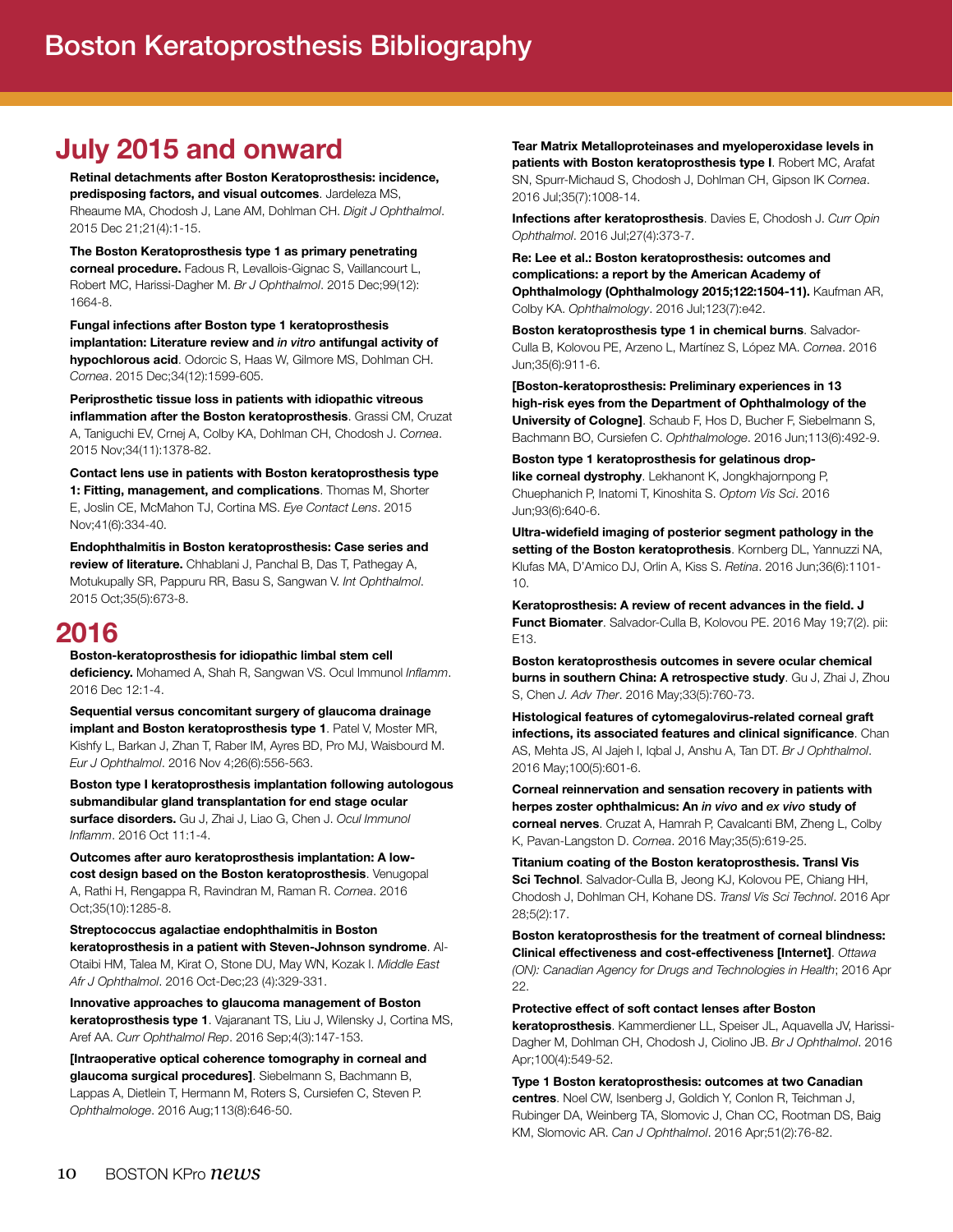The role of titanium surface microtopography on adhesion, proliferation, transformation, and matrix deposition of corneal cells. Zhou C, Lei F, Chodosh J, Paschalis EI. *Invest Ophthalmol Vis Sci*. 2016 Apr 1;57(4):1927-38.

Evaluation of a low-cost design keratoprosthesis in end-stage corneal disease: a preliminary study. Sharma N, Falera R, Arora T, Agarwal T, Bandivadekar P, Vajpayee RB. *Br J Ophthalmol*. 2016 Mar;100(3):323-7.

Glaucoma management after corneal transplantation surgeries. Kornmann HL, Gedde SJ. *Curr Opin Ophthalmol*. 2016 Mar;27(2):132- 9.

Subconjunctival bevacizumab for the treatment of

keratoprosthesis-associated cystoid macular edema. Muakkassa NW, Klein KA, Hamrah P, Reichel E. Ophthalmic Surg Lasers Imaging *Retina*. 2016 Mar;47(3):276-9.

Vitreoretinal complications in eyes with Boston keratoprosthesis Type 1. Rishi P, Rishi E, Koundanya VV, Mathur G, Iyer G, Srinivasan B. *Retina*. 2016 Mar;36(3):603-10.

Boston Type 1 Keratoprosthesis Study Group. Visual acuity outcomes of the Boston keratoprosthesis type 1: Multicenter Study Results. Rudnisky CJ, Belin MW, Guo R, Ciolino JB. *Am J Ophthalmol*. 2016 Feb;162:89-98.e1.

Keratoprosthesis in pediatric keratitis-icthyosiform-deafness syndrome. Brown C, Rowlands M, Lee D, Geffin JA, Huang J. J *AAPOS*. 2016 Feb;20(1):73-5.

Errata: Advantages of microscope-integrated intraoperative online optical coherence tomography: usage in Boston keratoprosthesis type I surgery. Siebelmann S, Steven P, Hos D, Hüttmann G, Lankenau E, Bachmann B, Cursiefena C. *J Biomed Opt*. 2016 Feb;21(2):29801.

Advantages of microscope-integrated intraoperative online optical coherence tomography: usage in Boston keratoprosthesis type I surgery. Siebelmann S, Steven P, Hos D, Hüttmann G, Lankenau E, Bachmann B, Cursiefen C. *J Biomed Opt*. 2016 Jan;21(1):16005.

Delayed Boston keratoprosthesis exchange due to a preceding vitreoretinal surgery with intraoperative choroidal detachment. Relimpio López MI, Gessa Sorroche M, Garrido Hermosilla AM, Laborda Guirao T, Espejo Arjona F, Rodríguez de la Rúa Franch E. *Ophthalmologica*. 2016;235(1):61.

Fungal infections in Boston keratoprosthesis patients: Lessons learned and novel developments on the horizon. Odorcic S, Sabeti S, Haas W, Durand ML, Dohlman CH. *Semin Ophthalmol*. 2016;31(1- 2):71-84.

### 2017

Vision retention in early versus delayed glaucoma surgical intervention in patients with Boston keratoprosthesis type 1. Lin M, Bhatt A, Haider A, Kim G, Farid M, Schmutz M, Mosaed S. *PLoS One*. 2017 Aug 4;12(8).

The Boston keratoprosthesis. Saeed HN, Shanbhag S, Chodosh J. *Curr Opin Ophthalmol*. 2017 Jul;28(4):390-396.

No light perception outcomes following Boston Keratoprosthesis type 1 surgery. Muzychuk AK, Durr GM, Shine JJ, Robert MC, Harissi-Dagher M. *Am J Ophthalmol*. 2017 Jun 26. S0002-9394(17)30257-X.

Measuring forward light scatter by the Boston keratoprosthesis in various configurations. Abdelaziz M, Dohlman CH, Sayegh RR. *Cornea*. 2017 Jun;36(6):732-735.

[Mid-and Long-term experiences with the Boston-

keratoprosthesis. The Cologne and Salzburg Perspective]. Schaub F, Bachmann BO, Seyeddain O, Moussa S, Reitsamer HA, Cursiefen C. *Klin Monbl Augenheilkd*. 2017 Jun;234(6) 770-775.

Infliximab after Boston keratoprosthesis in Stevens-Johnson syndrome: An update. Robert MC, Crnej A, Shen LQ, Papaliodis GN, Dana R, Foster CS, Chodosh J, Dohlman CH. *Ocul Immunol Inflamm*. 2017 Jun;25(3):413-417.

Impact of total pars plana vitrectomy on postoperative complications in aphakic, snap-on, type 1 Boston

keratoprosthesis. Perez VL, Leung EH, Berrocal AM, Albini TA, Parel JM, Amescua G, Alfonso EC, Ali TK, Gibbons A. *Ophthalmology*. 2017 May 17. pii: S0161-6420(16)30760-6.

Characteristics and vitreoretinal management of retinal detachment in eyes with Boston keratoprosthesis. Petrou P, Banerjee PJ, Wilkins MR, Singh M, Eastlake K, Limb GA, Charteris DG. *Br J Ophthalmol*. 2017 May;101(5):629-633.

Boston keratoprosthesis type I in the elderly. Homayounfar G, Grassi CM, Al-Moujahed A, Colby KA, Dohlman CH, Chodosh J. *Br J Ophthalmol*. 2017 Apr;101(4):514-518.

Corneal surgery in the flying eye hospital: characteristics and visual outcome. Hussain Farooqui J, Sharifi E, Gomaa A. *Can J Ophthalmol*. 2017 Apr;52(2):161-165.

Endoscopic cyclophotocoagulation for the treatment of glaucoma in Boston keratoprosthesis type II patient. Poon LY, Chodosh J, Vavvas DG, Dohlman CH, Chen TC. *J Glaucoma*. 2017 Apr;26(4):e146-e149.

Outcomes of bilateral sequential implantation of the Boston keratoprosthesis type 1. Vaillancourt L, Papanagnu E, Elfekhfakh M, Fadous R, Harissi-Dagher M. *Can J Ophthalmol*. 2017 Feb;52(1):80-84.

Corneal graft dellen in a patient implanted with a Boston keratoprosthesis type 1. Scotto R, Vagge A, Traverso CE. *Int Ophthalmol*. 2017 Feb;37(1):263-266.

Corneal melt after Boston keratoprosthesis: Clinical presentation, management, outcomes and risk factor analysis. Bouhout S, Robert MC, Deli S, Harissi-Dagher M. *Ocul Immunol Inflamm*. 2017 Jan 12:1-7.

The Boston keratoprosthesis: Highs and lows of intraocular pressure and outcomes. Baratz KH, Goins KM. *Ophthalmology*. 2017 Jan;124(1):9-11.

Boston keratoprosthesis type 1: A Randomized controlled trial of fresh versus frozen corneal donor carriers with long-term follow-up. Muzychuk AK, Robert MC, Dao S, Harissi-Dagher M. *Ophthalmology*. 2017 Jan;124(1):20-26.

Long-term visual outcomes and complications of Boston keratoprosthesis type II implantation. Lee R, Khoueir Z, Tsikata E, Chodosh J, Dohlman CH, Chen TC. *Ophthalmology*. 2017 Jan;124(1):27-35